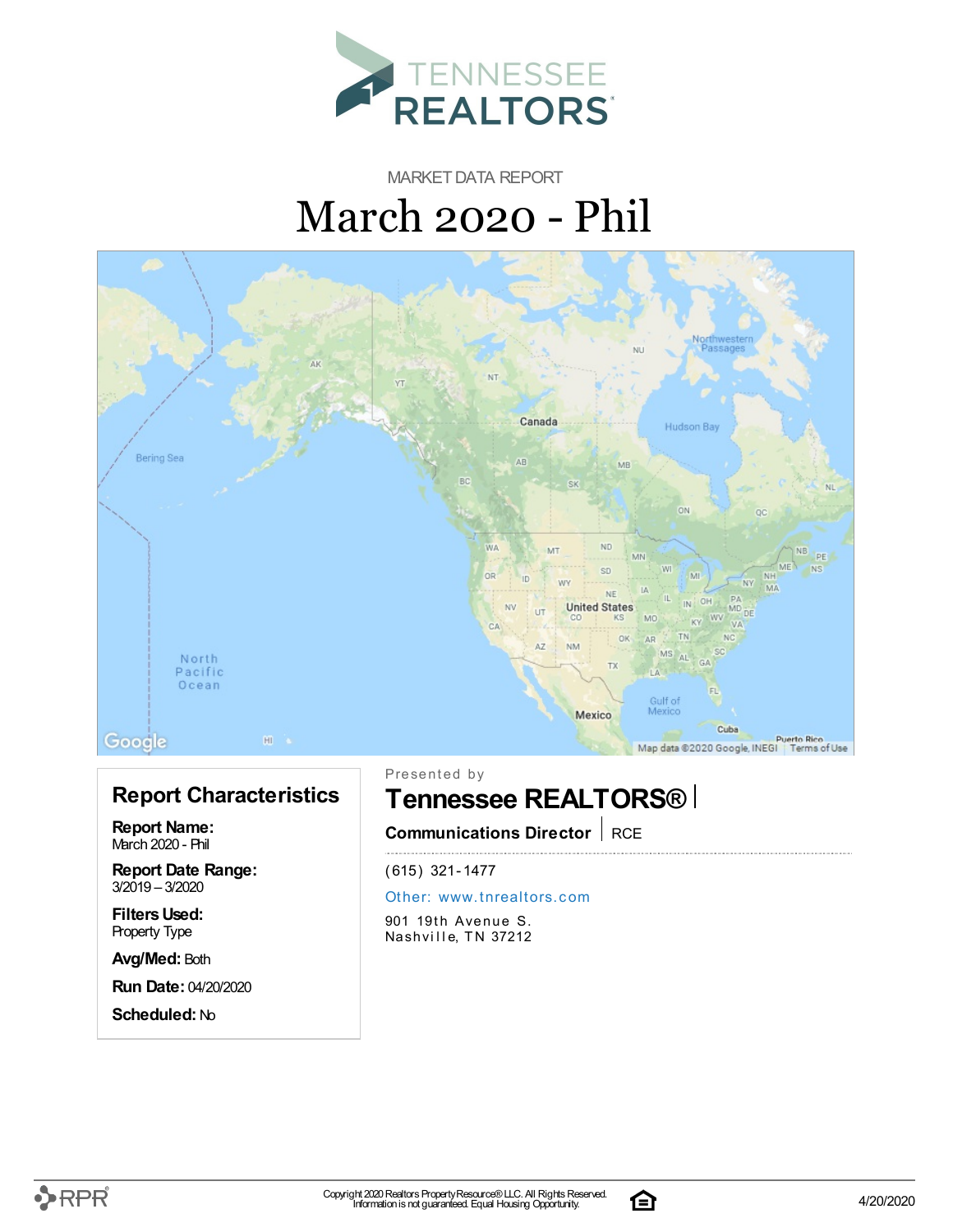

## Summary of Key Listing and Sales Metrics

A summary of the key metrics selected to be included in the report. MLS sources where licensed.

| <b>Key Metrics</b>                     | <b>Mar 2020</b>  | <b>Mar 2019</b>  | $+$ / $-$ | <b>YTD 2020</b>  | <b>YTD 2019</b>  | $+$ / -  |
|----------------------------------------|------------------|------------------|-----------|------------------|------------------|----------|
| <b>Listing Activity Charts Metrics</b> |                  |                  |           |                  |                  |          |
| New Listing Count                      | 12,685           | 12,934           | $-1.9%$   | 34,627           | 34,284           | $+1%$    |
| New Listing Volume                     | \$4,254,223,909  | \$4,080,801,152  | $+4.2%$   | \$11,361,670,663 | \$10,692,117,460 | $+6.3%$  |
| Active Listing Count                   | 71,547           | 56,609           | $+26.4%$  | <b>NA</b>        | <b>N/A</b>       |          |
| Active Listing Volume                  | \$29,908,252,578 | \$22,530,452,213 | $+32.7%$  | <b>N/A</b>       | <b>N/A</b>       |          |
| Average Listing Price                  | \$418,139        | \$398,072        | $+5%$     | \$413,644        | \$392,997        | $+5.3%$  |
| Median Listing Price                   | \$324,900        | \$309,000        | $+5.1%$   | \$321,242        | \$303,032        | $+6%$    |
| Average Listing Price per Sq Ft        | \$160            | \$153            | $+4.5%$   | \$158            | \$151            | $+4.5%$  |
| Median Listing Price per Sq Ft         | \$142            | \$137            | $+3.6%$   | \$141            | \$135            | $+4.2%$  |
| <b>Sales Activity Charts Metrics</b>   |                  |                  |           |                  |                  |          |
| New Pending Sales Count                | 12,374           | 11.125           | $+11.2%$  | 34,704           | 27,916           | $+24.3%$ |
| New Pending Sales Volume               | \$3,654,623,807  | \$2,935,789,990  | $+24.5%$  | \$10,089,183,836 | \$7,271,443,967  | +38.8%   |
| Pending Sales Count                    | 14,823           | 12,233           | $+21.2%$  | <b>N/A</b>       | <b>N/A</b>       |          |
| Pending Sales Volume                   | \$4,500,847,202  | \$3,491,819,583  | +28.9%    | <b>NA</b>        | <b>N/A</b>       |          |
| Closed Sales Count                     | 8,703            | 8,442            | $+3.1%$   | 22,748           | 21,018           | $+8.2%$  |
| Closed Sales Volume                    | \$2,655,250,997  | \$2,187,608,377  | $+21.4%$  | \$6,507,870,266  | \$5,319,609,372  | $+22.3%$ |
| Average Sales Price                    | \$305,096        | \$259,134        | $+17.7%$  | \$286,085        | \$253,098        | $+13%$   |
| Median Sales Price                     | \$240,000        | \$215,945        | $+11.1%$  | \$234,738        | \$210,766        | $+11.4%$ |
| Average Sales Price per Sq Ft          | \$136            | \$127            | $+6.9%$   | \$134            | \$125            | $+7.5%$  |
| Median Sales Price per Sq Ft           | \$129            | \$120            | $+7.5%$   | \$128            | \$119            | $+7.6%$  |

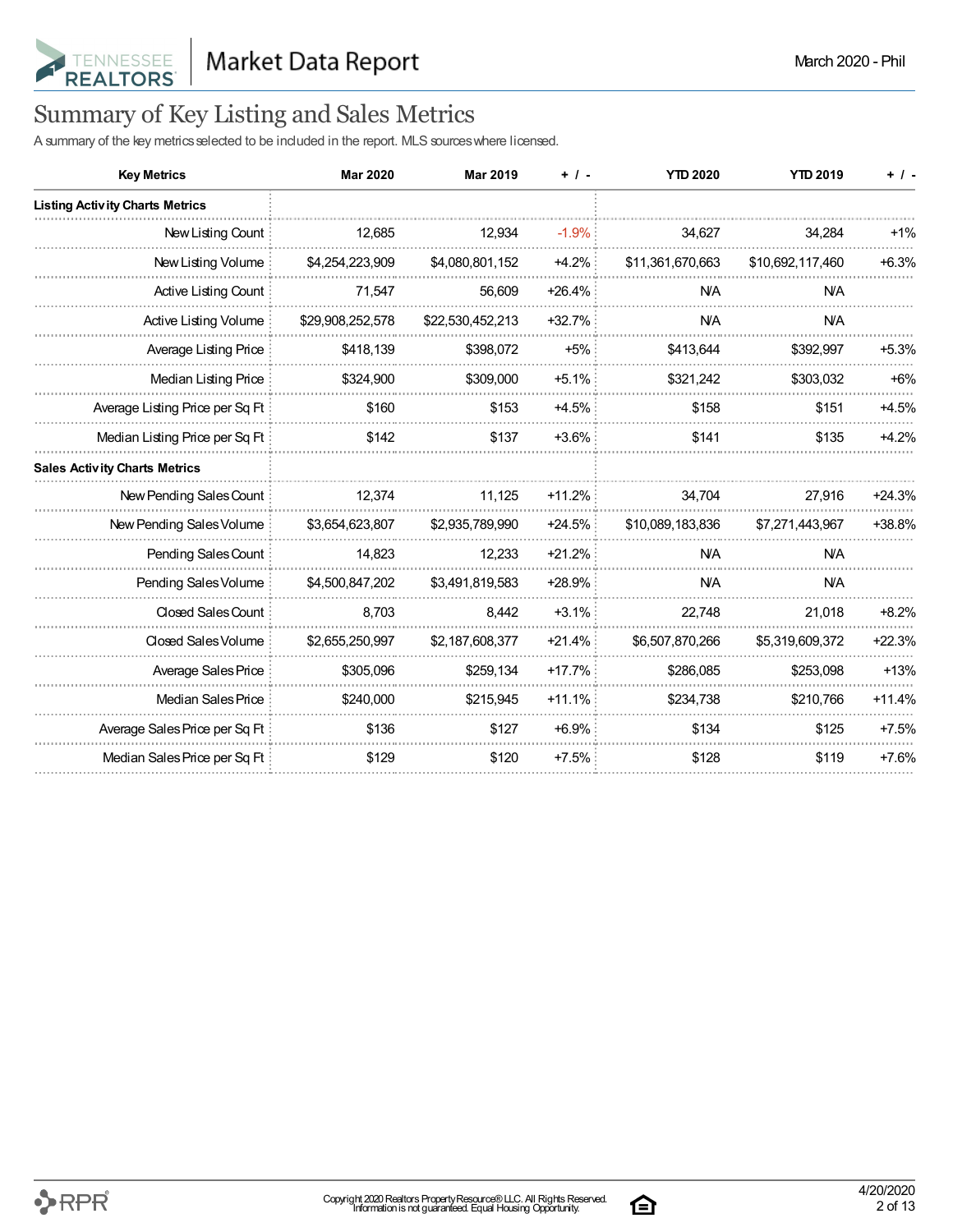

#### New Listings

The number of new residential listings that were added each month.



#### New Listing Volume

The sum of the listing price of residential listings that were added each month.



合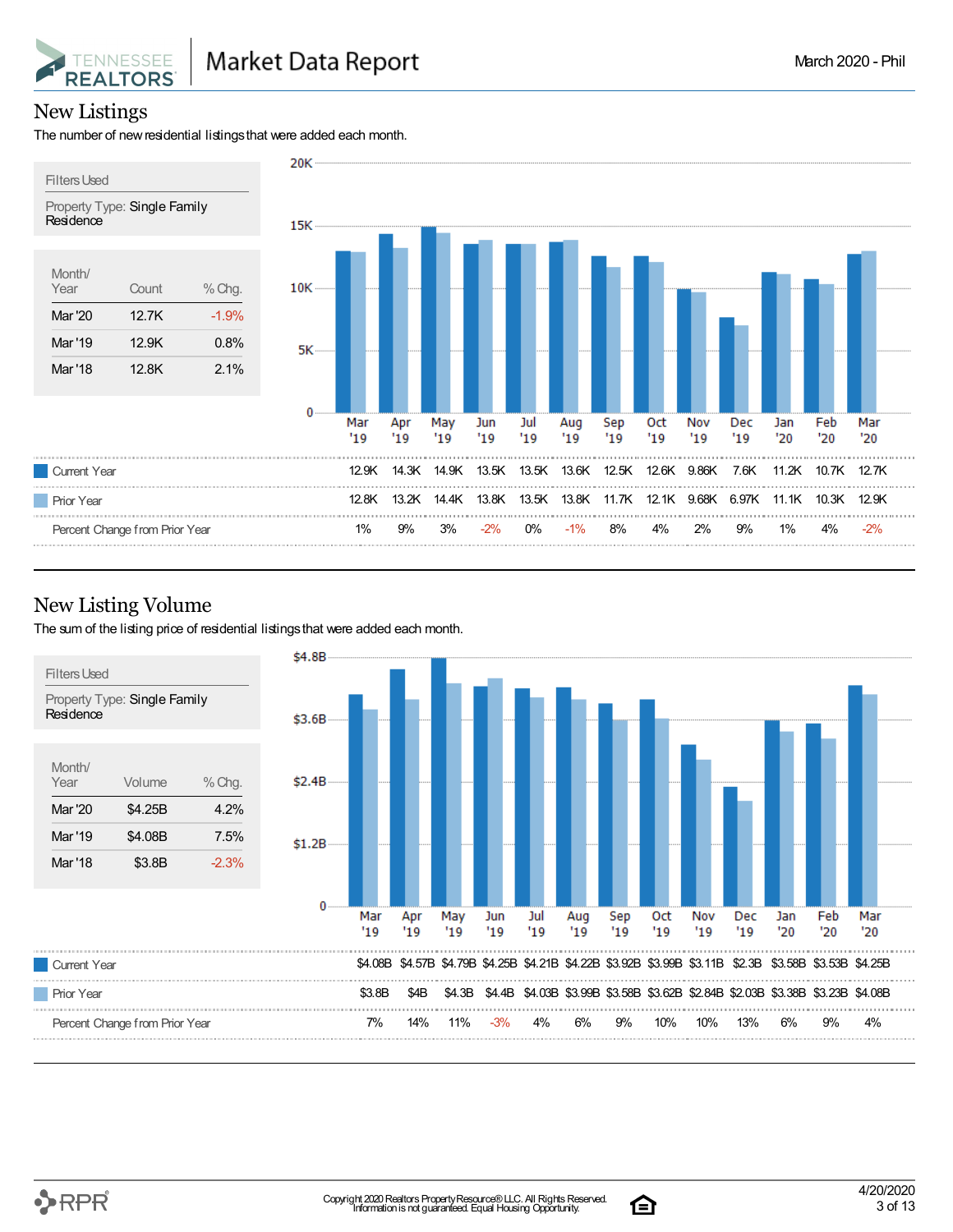

#### Active Listings

The number of active residential listings at the end of each month.



#### Active Listing Volume

The sum of the listing price of active residential listingsat the end of each month.





合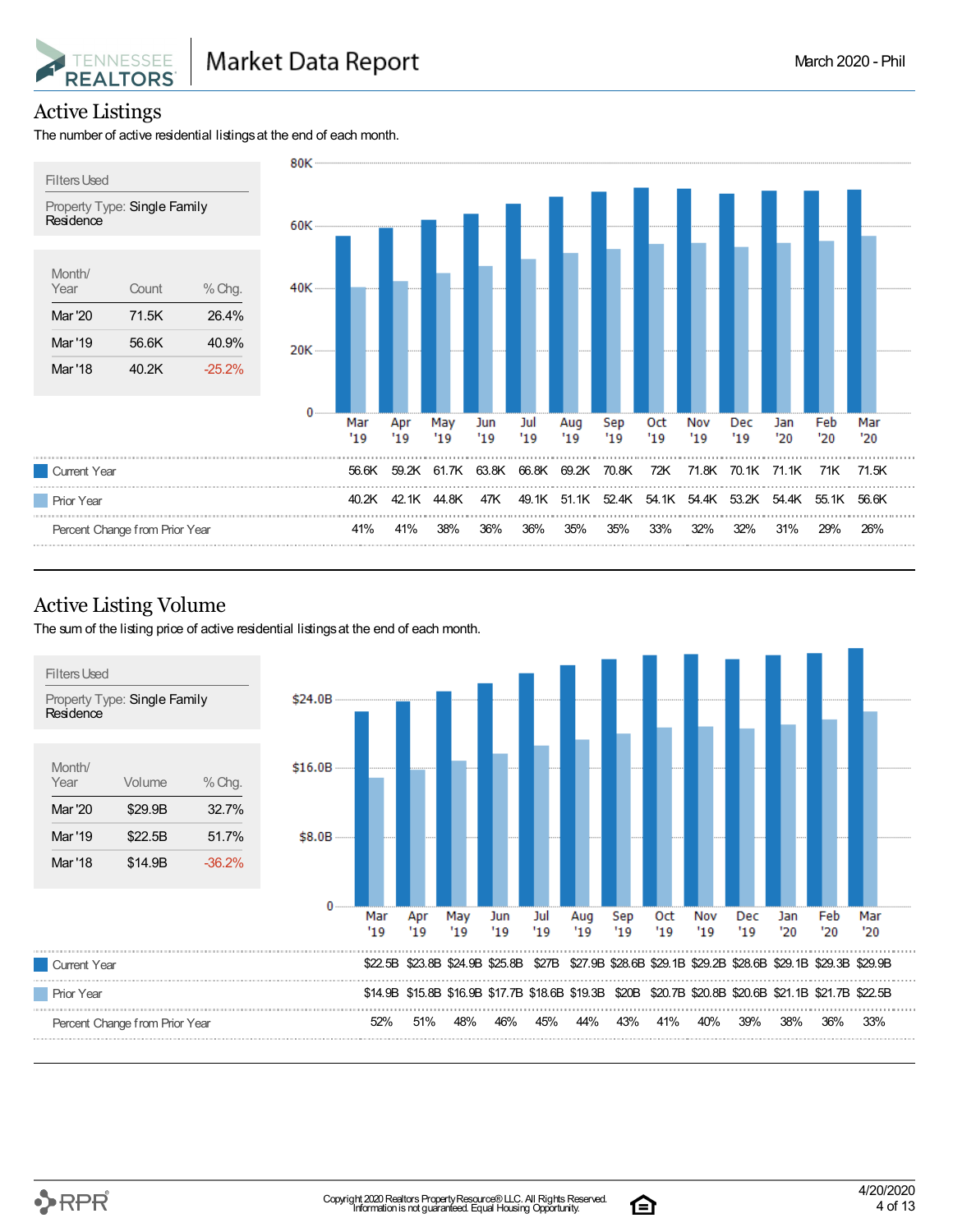

#### Average Listing Price

The average listing price of active residential listings at the end of each month.

|                                           |          | \$500K ---- |            |                                                                                            |            |            |            |            |                      |            |            |            |            |            |
|-------------------------------------------|----------|-------------|------------|--------------------------------------------------------------------------------------------|------------|------------|------------|------------|----------------------|------------|------------|------------|------------|------------|
| <b>Filters Used</b>                       |          |             |            |                                                                                            |            |            |            |            |                      |            |            |            |            |            |
| Property Type: Single Family<br>Residence |          | \$375K.     |            |                                                                                            |            |            |            |            |                      |            |            |            |            |            |
| Month/<br>Year<br>Price                   | % Chg.   |             |            |                                                                                            |            |            |            |            |                      |            |            |            |            |            |
| <b>Mar</b> '20<br>\$418K                  | 5%       |             |            |                                                                                            |            |            |            |            |                      |            |            |            |            |            |
| \$398K<br>Mar '19                         | 7.7%     | $$125K$     |            |                                                                                            |            |            |            |            |                      |            |            |            |            |            |
| Mar '18<br>\$370K                         | $-14.7%$ |             |            |                                                                                            |            |            |            |            |                      |            |            |            |            |            |
|                                           |          | Mar<br>'19  | Apr<br>'19 | May<br>$^{\prime}19$                                                                       | Jun<br>'19 | Jul<br>'19 | Aug<br>'19 | Sep<br>'19 | 0ct<br>$^{\prime}19$ | Nov<br>'19 | Dec<br>'19 | Jan<br>'20 | Feb<br>'20 | Mar<br>'20 |
| Current Year                              |          |             |            | \$398K \$401K \$404K \$405K \$403K \$403K \$404K \$404K \$407K \$408K \$410K \$413K \$418K |            |            |            |            |                      |            |            |            |            |            |
| <b>Prior Year</b>                         |          |             |            | \$370K \$375K \$377K \$377K \$378K \$378K \$381K \$382K \$383K \$386K \$388K \$393K \$398K |            |            |            |            |                      |            |            |            |            |            |
| Percent Change from Prior Year            |          | 8%          | 7%         | 7%                                                                                         | 7%         | 7%         | 7%         | 6%         | 6%                   | 6%         | 6%         | 6%         | 5%         | 5%         |

#### Median Listing Price

The median listing price of active residential listings at the end of each month.

| <b>Filters Used</b><br>Property Type: Single Family<br>Residence        | \$300K                                                                                     |            |            |            |                     |            |            |             |            |            |            |            |            |
|-------------------------------------------------------------------------|--------------------------------------------------------------------------------------------|------------|------------|------------|---------------------|------------|------------|-------------|------------|------------|------------|------------|------------|
| Month/<br>Year<br>$%$ Chg.<br>Price<br><b>Mar '20</b><br>5.1%<br>\$325K | \$200K --------                                                                            |            |            |            |                     |            |            |             |            |            |            |            |            |
| Mar '19<br>\$309K<br>10.4%                                              |                                                                                            |            |            |            |                     |            |            |             |            |            |            |            |            |
| <b>Mar</b> '18<br>\$280K<br>$-18.4%$                                    |                                                                                            |            |            |            |                     |            |            |             |            |            |            |            |            |
|                                                                         | Mar<br>$^{\prime}19$                                                                       | Apr<br>'19 | May<br>'19 | Jun<br>'19 | Jul<br>$19^{\circ}$ | Aug<br>'19 | Sep<br>'19 | 0ct<br>"19" | Nov<br>'19 | Dec<br>'19 | Jan<br>'20 | Feb<br>'20 | Mar<br>'20 |
| Current Year                                                            | \$309K \$312K \$315K \$315K \$315K \$315K \$315K \$315K \$315K \$316K \$319K \$320K \$325K |            |            |            |                     |            |            |             |            |            |            |            |            |
| Prior Year                                                              | \$280K \$289K \$290K \$290K \$290K \$290K \$292K \$295K \$295K \$299K \$300K \$300K \$309K |            |            |            |                     |            |            |             |            |            |            |            |            |
| Percent Change from Prior Year                                          | 10%                                                                                        | 8%         | 9%         | 9%         | 9%                  | 9%         | 8%         | 7%          | 7%         | 6%         | 6%         | 7%         | 5%         |

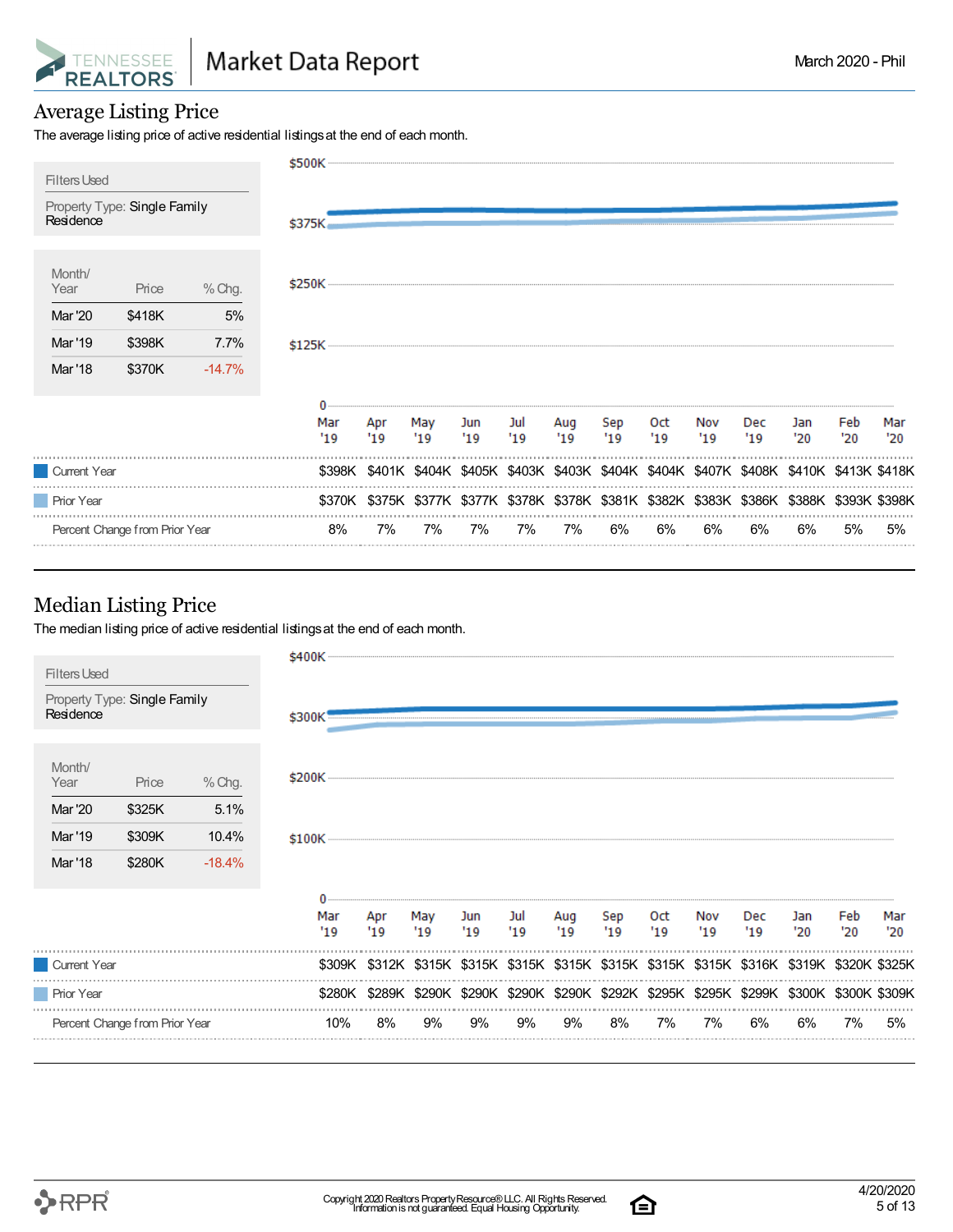

#### Average Listing Price per Sq Ft

The average of listing prices divided by the living area of homes on market at the end of each month.

| <b>Filters Used</b>                       | \$200      |            |            |            |            |            |            |            |            |                   |            |            |            |
|-------------------------------------------|------------|------------|------------|------------|------------|------------|------------|------------|------------|-------------------|------------|------------|------------|
| Property Type: Single Family<br>Residence | $$150 -$   |            |            |            |            |            |            |            |            |                   |            |            |            |
| Month/<br>% Chg.<br>Year<br>Price/sq ft   | $$100$     |            |            |            |            |            |            |            |            |                   |            |            |            |
| Mar '20<br>\$160<br>4.5%                  |            |            |            |            |            |            |            |            |            |                   |            |            |            |
| Mar '19<br>\$153<br>8.1%                  | $$50$ $-$  |            |            |            |            |            |            |            |            |                   |            |            |            |
| Mar '18<br>\$141<br>$-12.2%$              |            |            |            |            |            |            |            |            |            |                   |            |            |            |
|                                           | Mar<br>'19 | Apr<br>'19 | May<br>'19 | Jun<br>'19 | Jul<br>'19 | Aug<br>'19 | Sep<br>'19 | 0ct<br>'19 | Nov<br>'19 | <b>Dec</b><br>'19 | Jan<br>'20 | Feb<br>'20 | Mar<br>'20 |
| Current Year                              | \$153      | \$154      | \$154      | \$154      | \$154      | \$155      | \$155      | \$155      | \$156      | \$156             | \$157      | \$158      | \$160      |
| <b>Prior Year</b>                         | \$141      | \$143      | \$144      | \$145      | \$145      | \$145      | \$146      | \$147      | \$148      | \$149             | \$150      | \$151      | \$153      |
| Percent Change from Prior Year            | 8%         | 7%         | 7%         | 7%         | 7%         | 6%         | 6%         | 6%         | 5%         | 5%                | 5%         | 4%         | 4%         |

#### Median Listing Price per Sq Ft

The median of listing prices divided by the living area of homes on market at the end of each month.



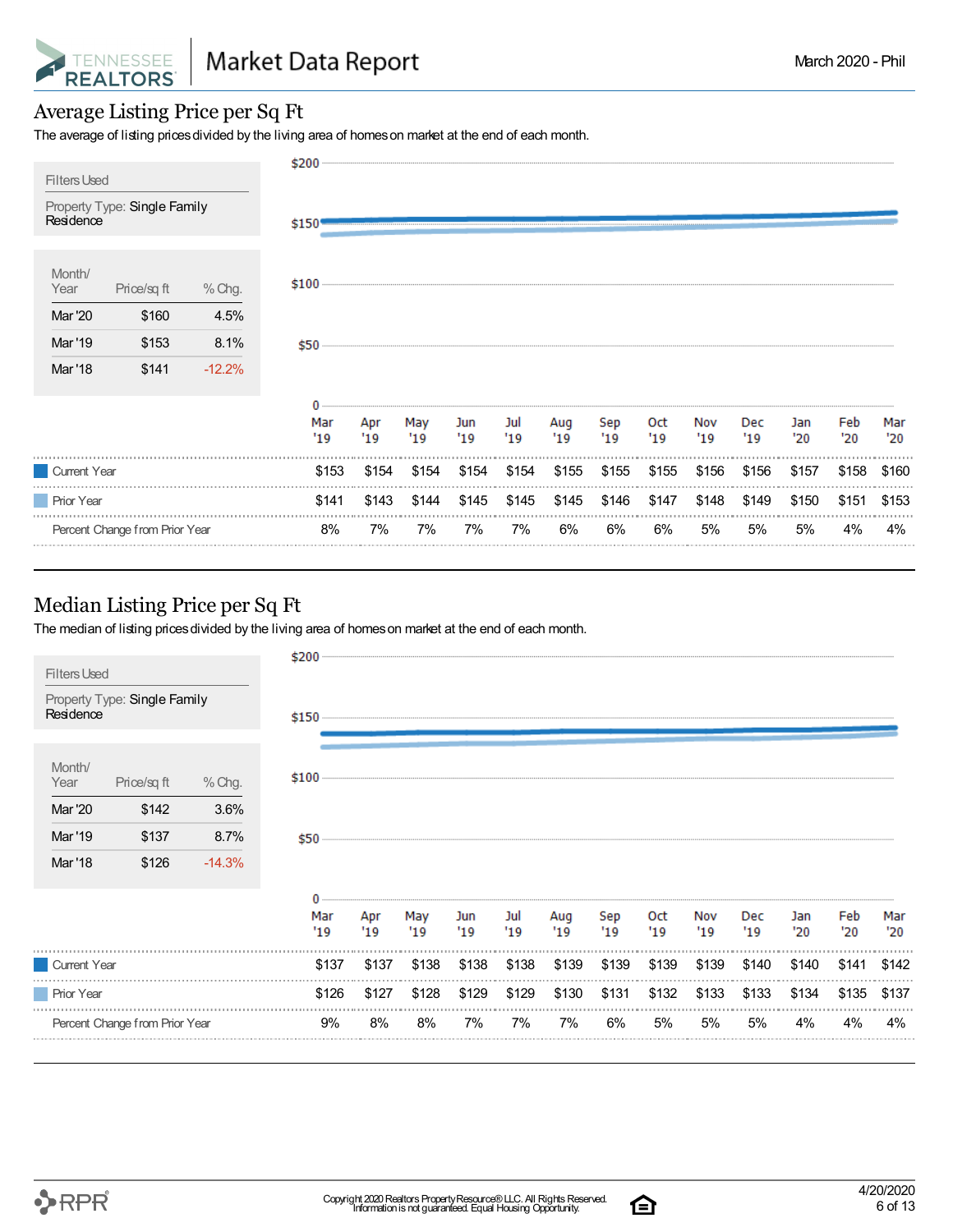

#### Active/Pending/Sold Units

The number of residential propertiesthat were Active, Pending and Sold each month.



#### New Pending Sales

The number of residential propertieswith accepted offersthat were added each month.



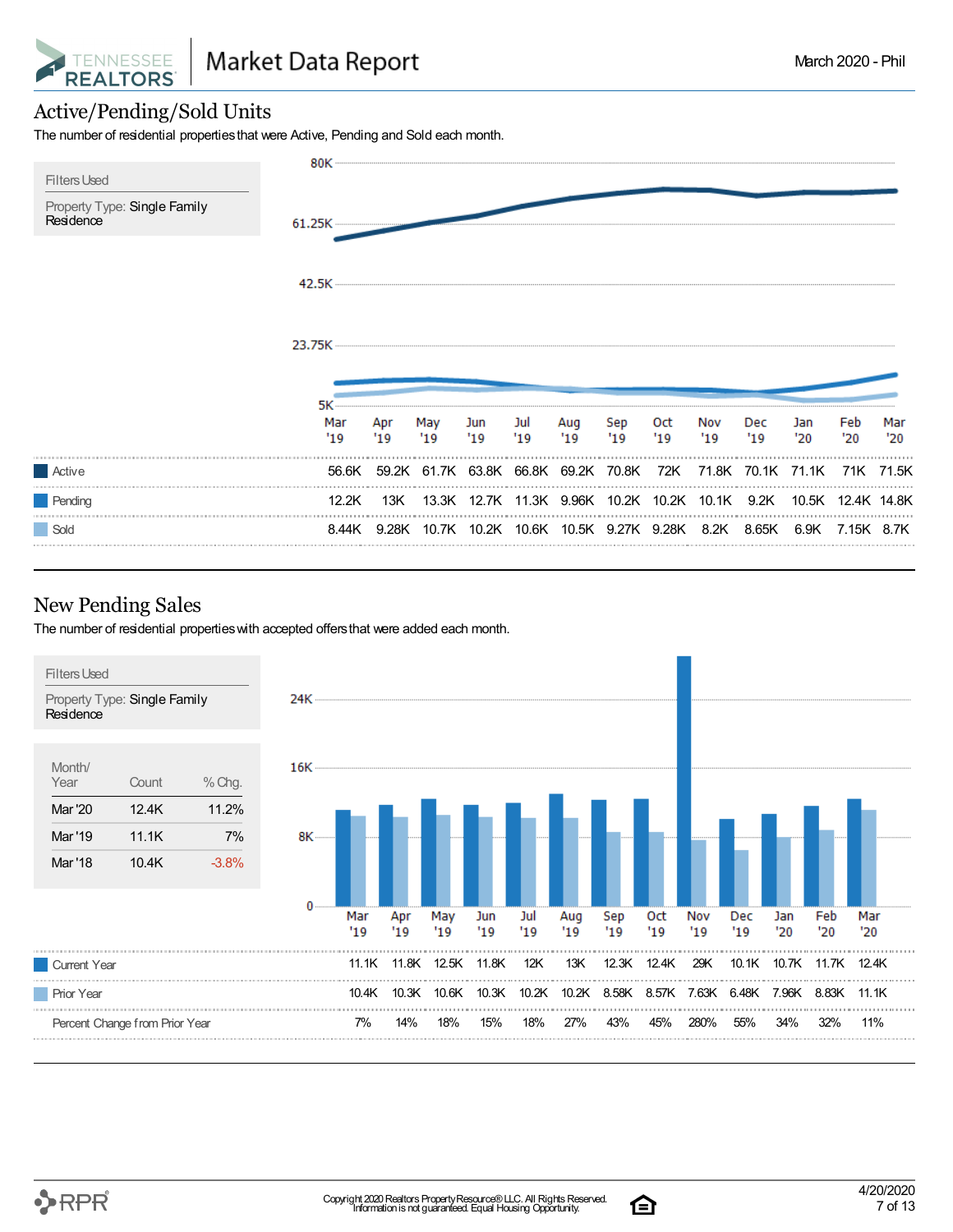

#### New Pending Sales Volume

The sum of the salesprice of residential propertieswith accepted offersthat were added each month.



#### Pending Sales

The number of residential propertieswith accepted offersthat were available at the end each month.



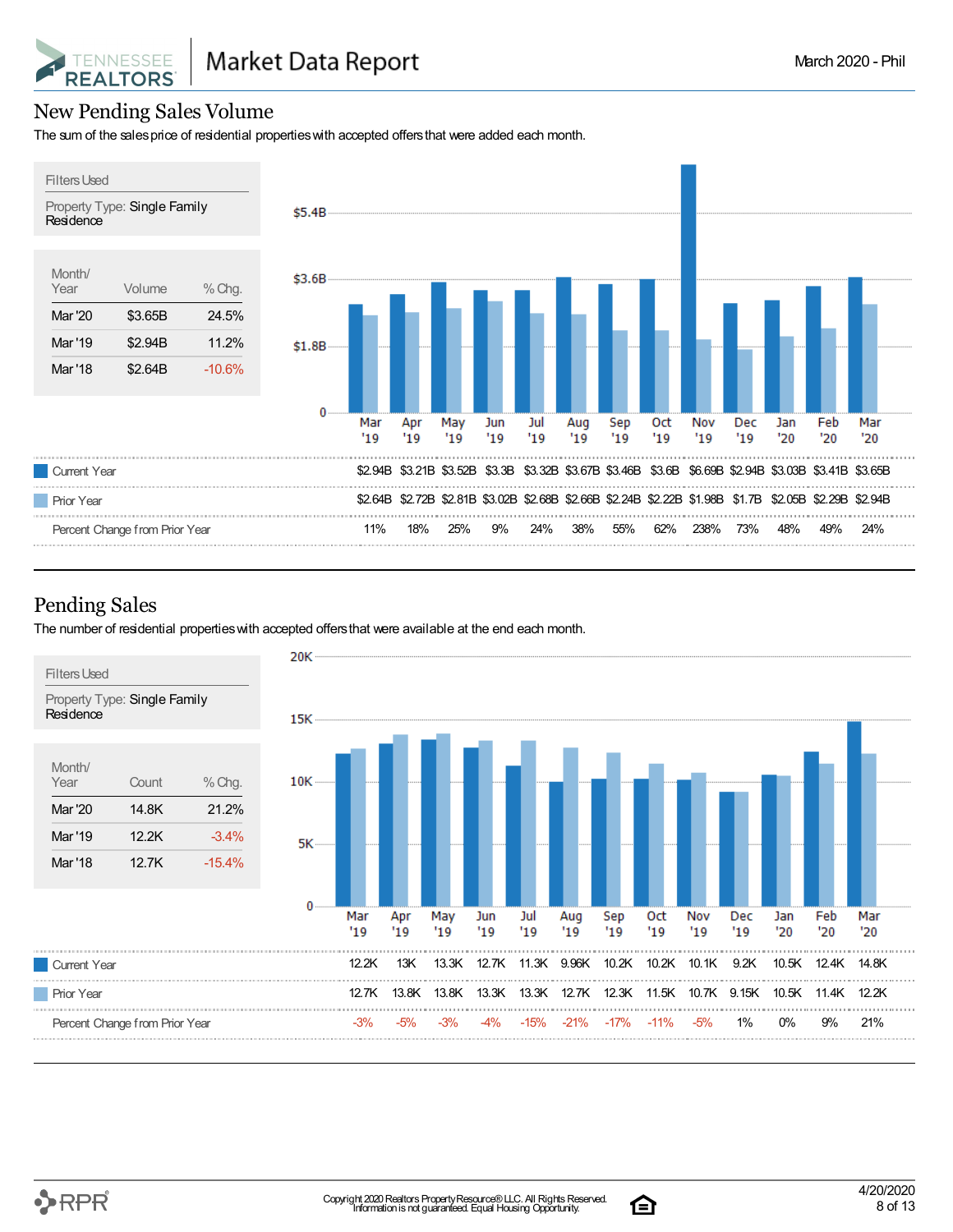

#### Pending Sales Volume

The sum of the salesprice of residential propertieswith accepted offersthat were available at the end of each month.



#### Closed Sales

The total number of residential properties sold each month.

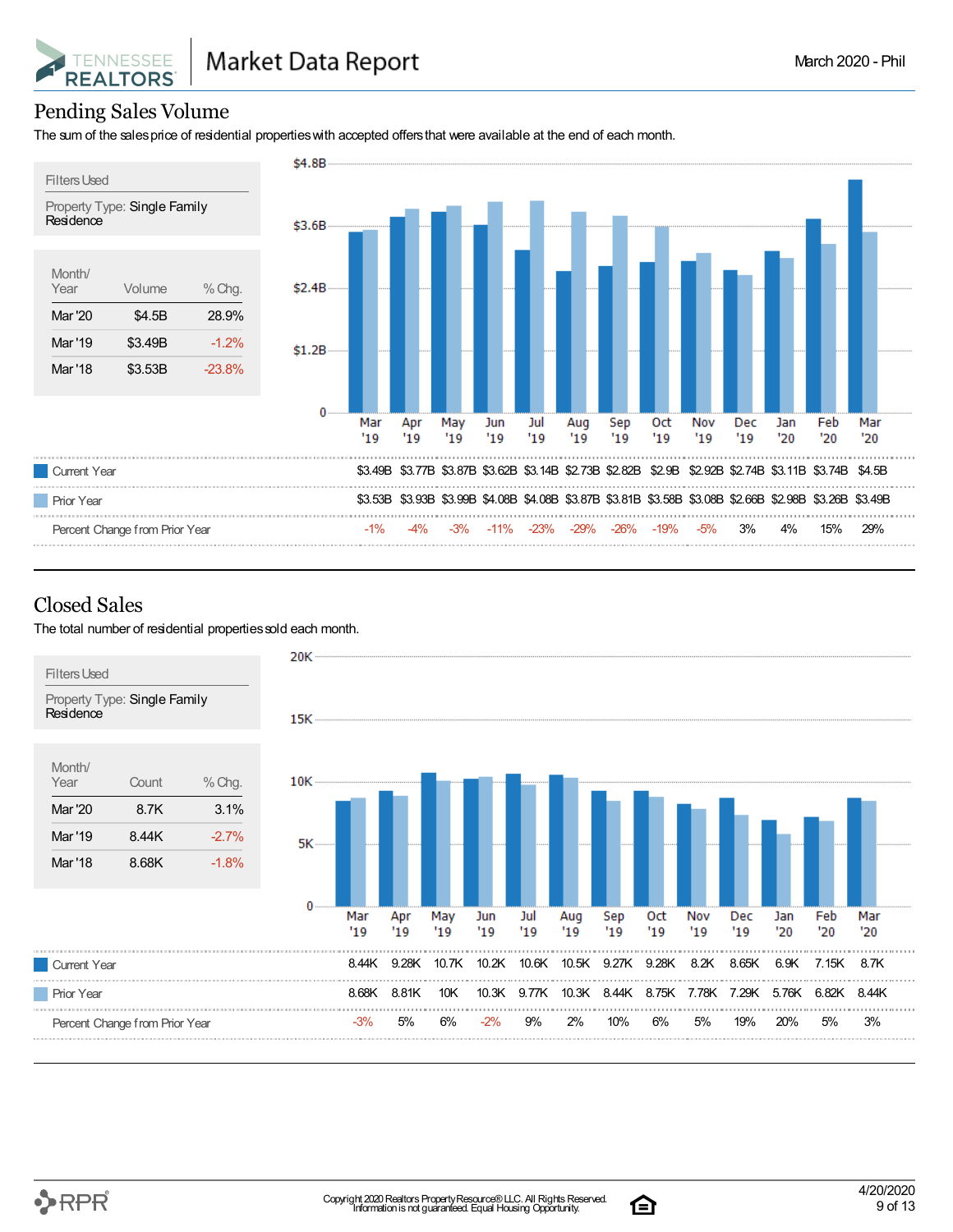

#### Closed Sales Volume

The sum of the sales price of residential properties sold each month.



#### Closed Sales by Property Type

The percentage of residential properties sold each month by property type.



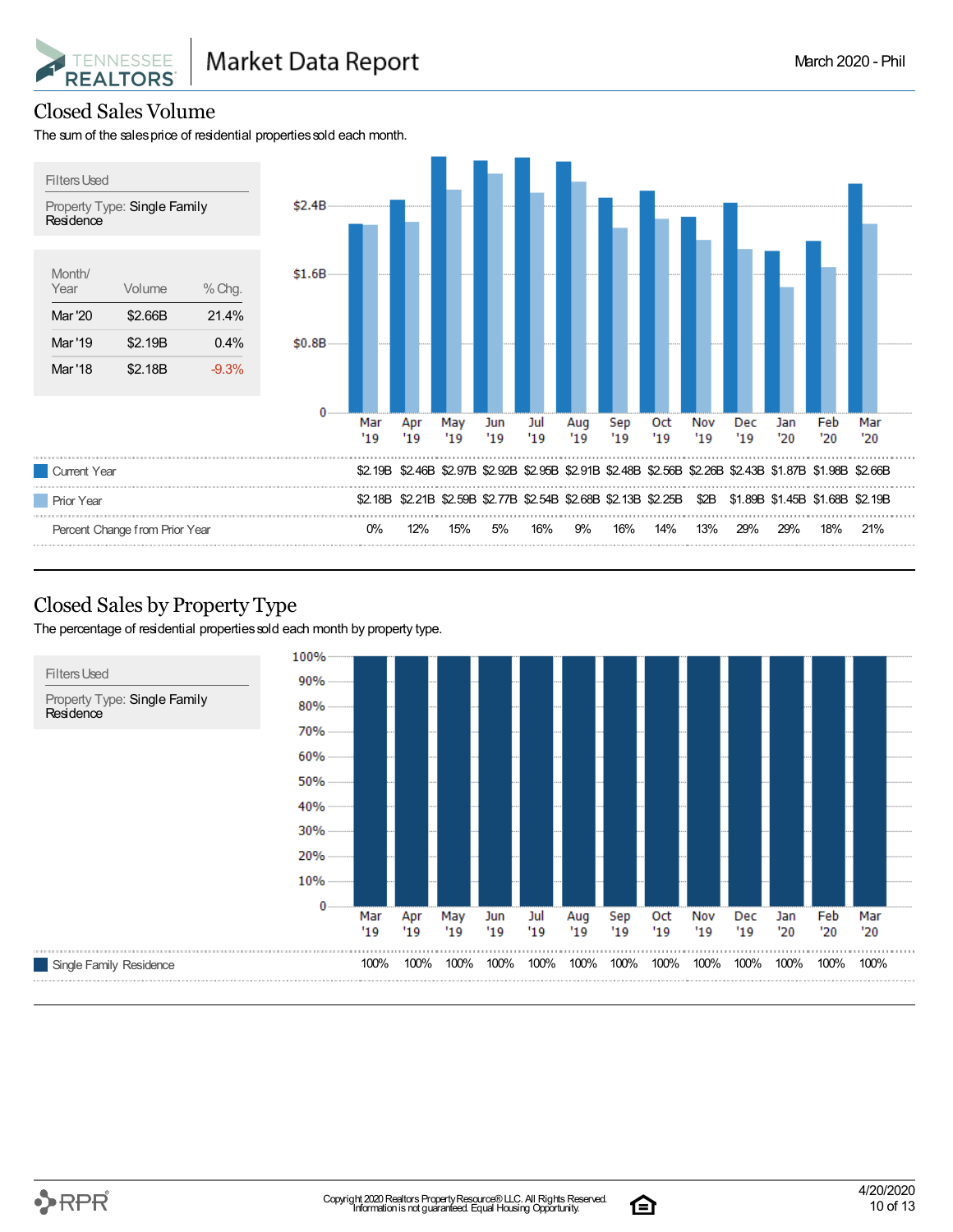

#### Average Sales Price

The average sales price of the residential properties sold each month.



#### Median Sales Price

The median sales price of the residential properties sold each month.



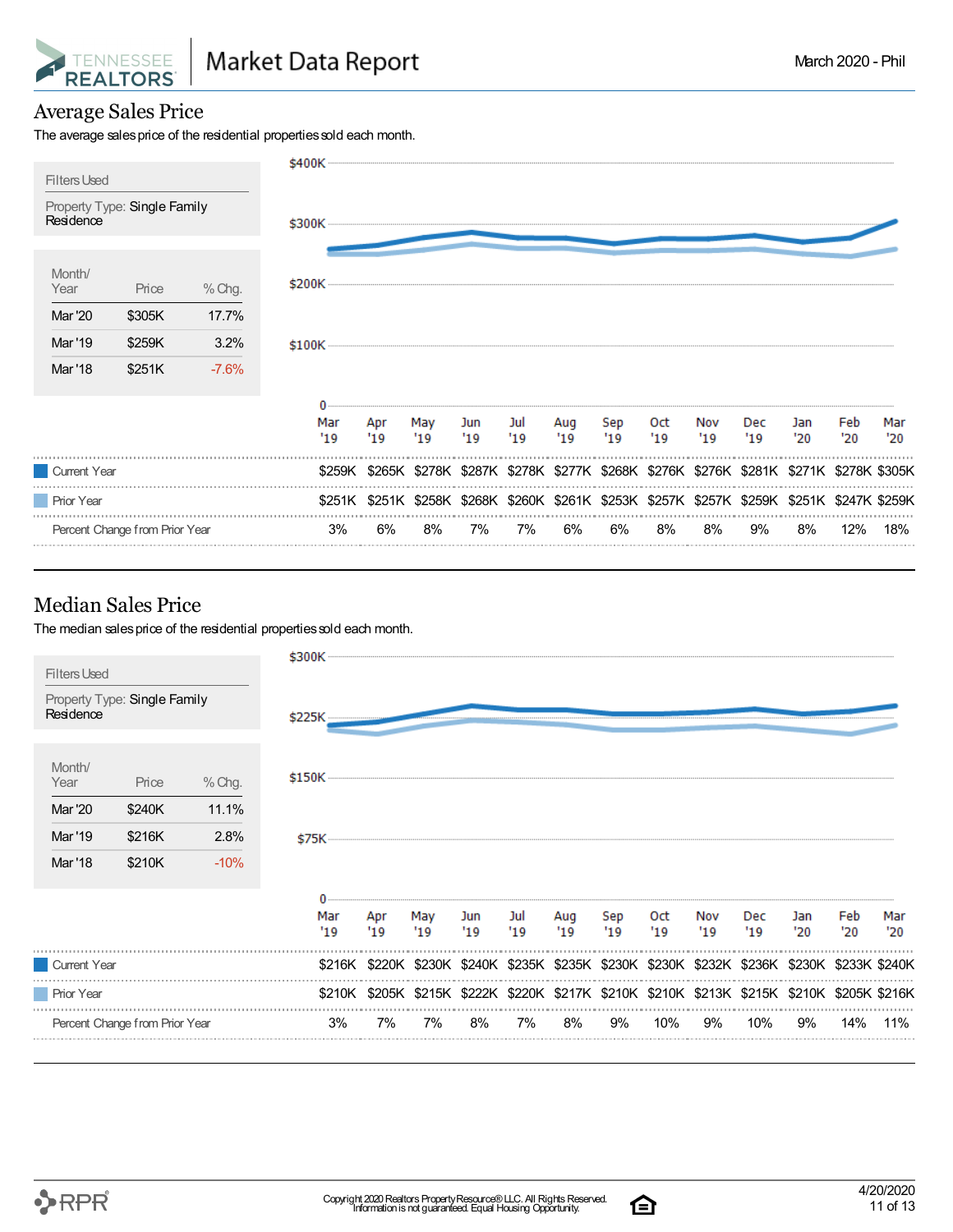

#### Average Sales Price per Sq Ft

The average of the sales price divided by the living area of properties sold each month.



#### Median Sales Price per Sq Ft

The median of the sales price divided by the living area of properties sold each month.